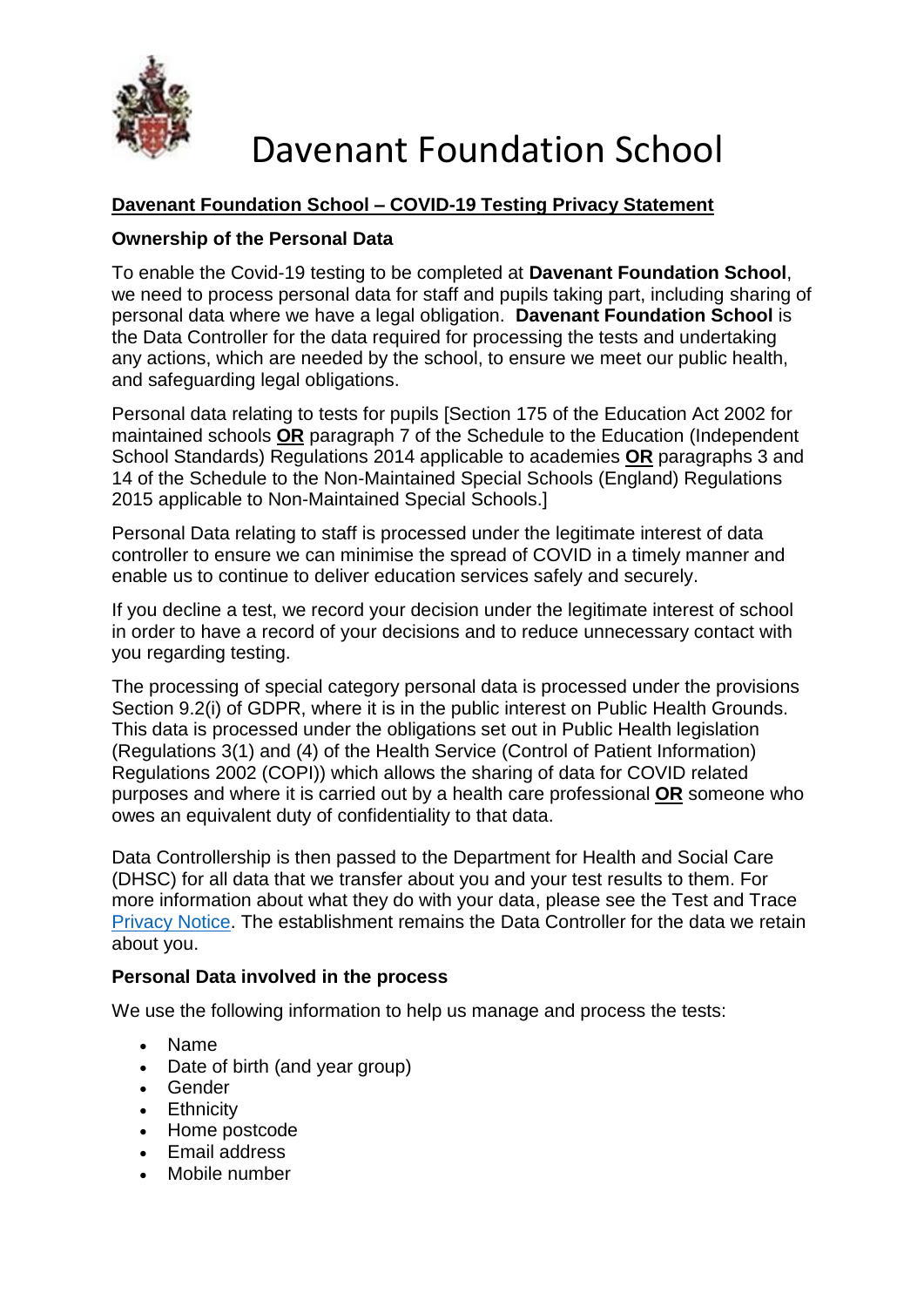

- Unique barcode assigned to each individual test and which will become the primary reference number for the tests
- Test result
- Parent/guardians contact details (if required)

We will only use information that is collected directly from you specifically for the purpose of the tests, even if you have previously provided us with this information.

### **How we store your personal information**

The information will only be stored securely on local spreadsheets in school/college whilst it is needed. It will also be entered directly onto DHSC digital services for the NHS Test and Trace purposes. Schools/colleges will not have access to the information on the digital service once it has been entered.

#### **Processing of Personal Data Relating to Positive test results**

The member of staff, pupil, student or parent (depending on contact details provided) will be informed of the result by the school/college and advised how to book a confirmatory test.

We will use this information to enact their own COVID isolation processes without telling anyone who it is that has received the positive test.

The information will be transferred to DHSC, who will share this with the NHS, GPs. PHE and the Local Government will use this information for wider test and trace activities as well as statistical and research purposes.

This information is processed and shared under obligations set out in Public Health legislation under Regulations 3(1) and (4) of the Health Service (Control of Patient Information) Regulations 2002 (COPI) which allows the sharing of data for COVID related purposes.

This information will be kept by the school/college for up to 14 days and by the NHS for 8 years.

#### **Processing of Personal Data Relating to Negative test results**

We will record a negative result and the information transferred to DHSC, NHS. PHE and the Local Government who will use the information for statistical and research purposes.

This information is processed and shared under obligations set out in Public Health legislation under Regulations 3(1) and (4) of the Health Service (Control of Patient Information) Regulations 2002 (COPI) which allows the sharing of data for COVID related purposes.

This information will be kept by the school/college for up to 14 days and by the NHS for 8 years.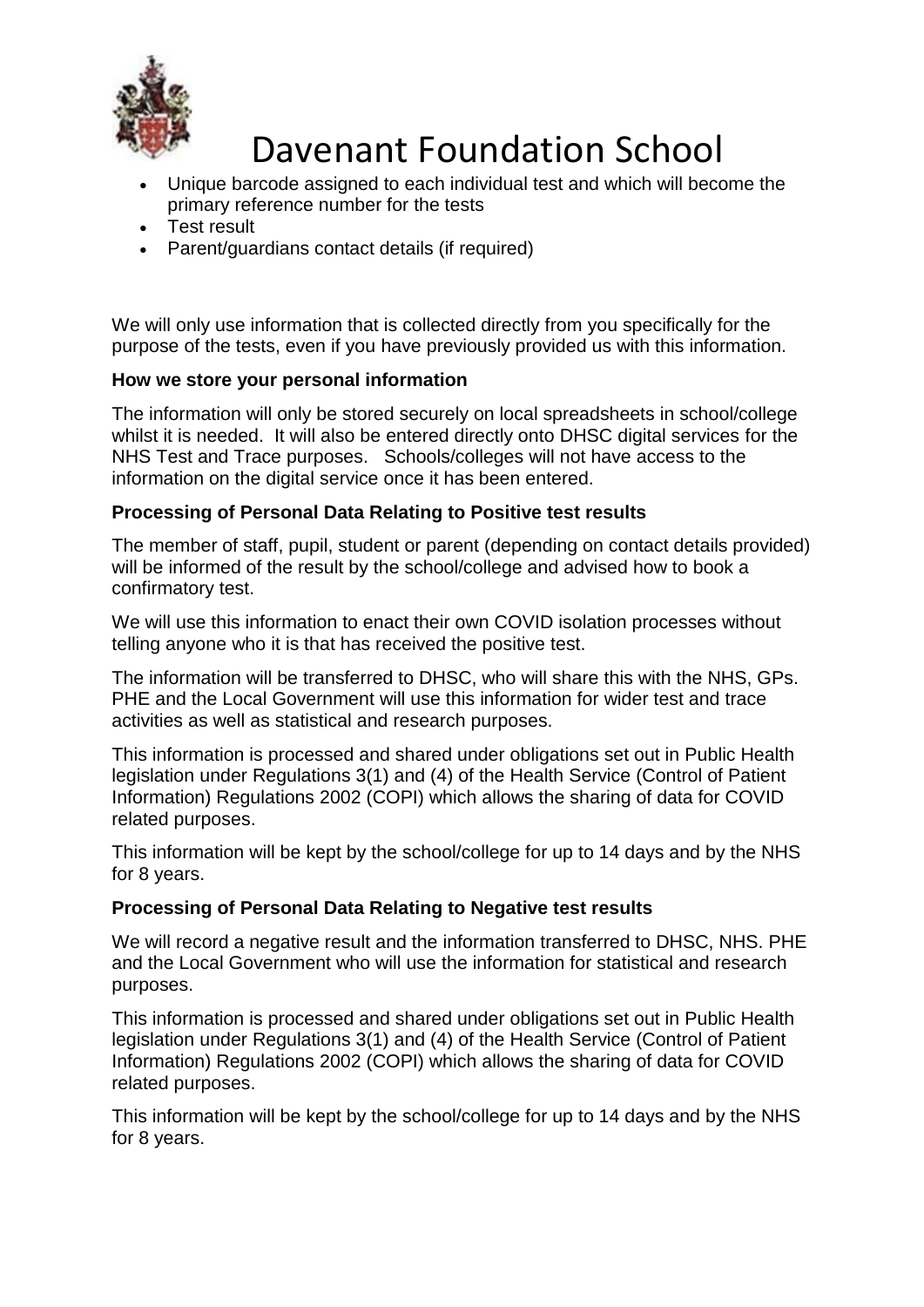

## **Processing of Personal Data relating to declining a test**

We will record that you have declined to participate in a test and this information will not be shared with anyone.

### **Data Sharing Partners**

The personal data associated with test results will be shared with

- DHSC, NHS, PHE to ensure that they can undertake the necessary Test and Trace activities and to conduct research and compile statistic about Coronavirus.
- Your GP to maintain your medical records and to offer support and guidance as necessary
- Local Government to undertake local public health duties and to record and analyse local spreads.

### **Your Rights**

Under data protection law, you have rights including:

**Your right of access** - You have the right to ask us for copies of your personal information.

Your right to rectification - You have the right to ask us to rectify personal information you think is inaccurate. You also have the right to ask us to complete information you think is incomplete.

**Your right to erasure** - You have the right to ask us to erase your personal information in certain circumstances.

**Your right to restriction of processing** - You have the right to ask us to restrict the processing of your personal information in certain circumstances.

Your right to object to processing - You have the right to object to the processing of your personal information in certain circumstances.

**Your right to data portability** - You have the right to ask that we transfer the personal information you gave us to another organisation, or to you, in certain circumstances.

You are not required to pay any charge for exercising your rights. If you make a request, we have one month to respond to you.

If you have, any queries regarding access to your information please contact us at Reception@davenant.org or 020 8508 0404.

#### **How to complain**

If you have any concerns about our use of your personal information, you can make a complaint to us at Davenant Foundation School, Chester Road, Loughton, IG10 2LD.